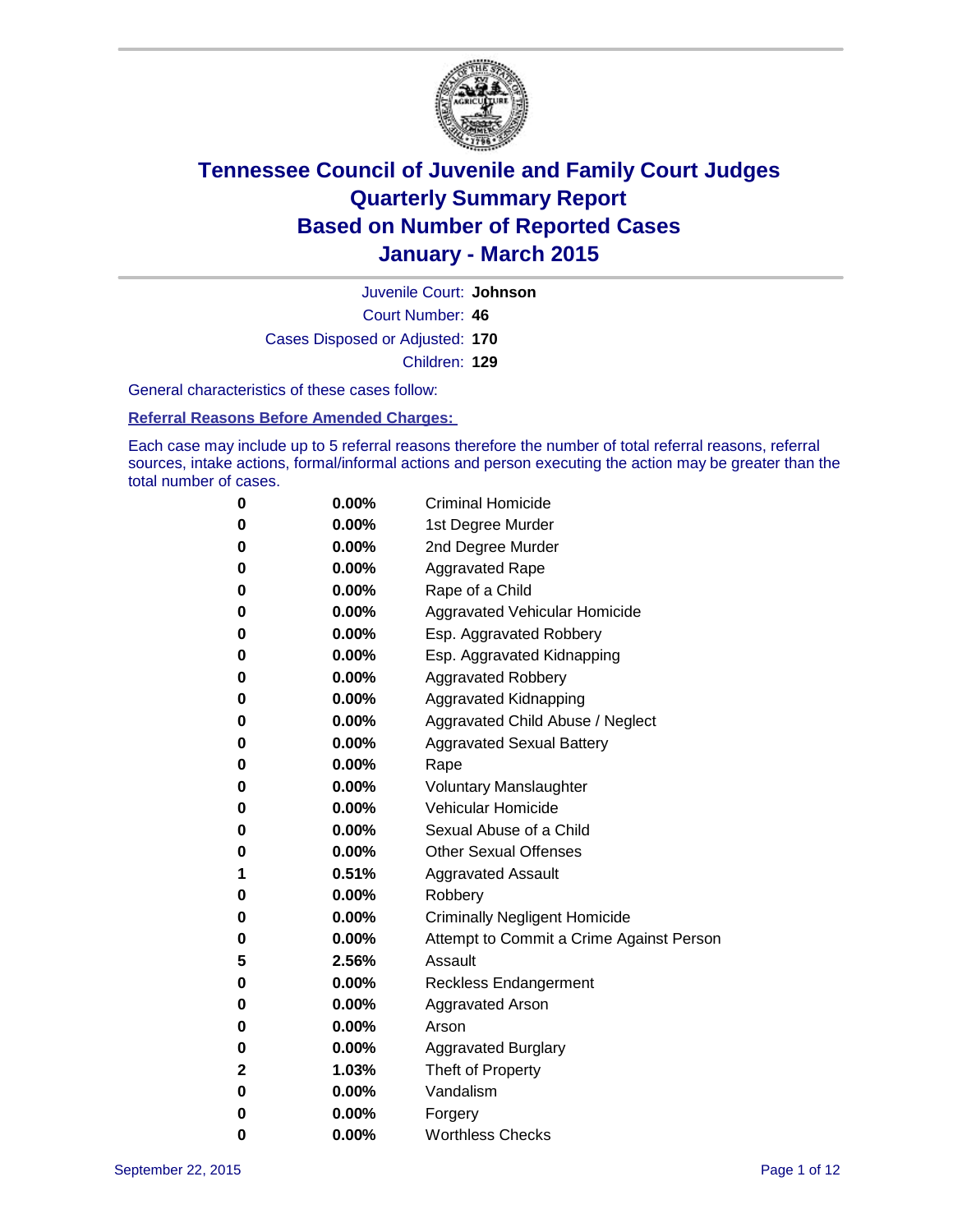

Court Number: **46** Juvenile Court: **Johnson** Cases Disposed or Adjusted: **170** Children: **129**

#### **Referral Reasons Before Amended Charges:**

Each case may include up to 5 referral reasons therefore the number of total referral reasons, referral sources, intake actions, formal/informal actions and person executing the action may be greater than the total number of cases.

| 0        | 0.00% | Illegal Possession / Fraudulent Use of Credit / Debit Cards |
|----------|-------|-------------------------------------------------------------|
| 0        | 0.00% | <b>Burglary</b>                                             |
| 0        | 0.00% | Unauthorized Use of a Vehicle                               |
| 0        | 0.00% | <b>Cruelty to Animals</b>                                   |
| 0        | 0.00% | Sale of Controlled Substances                               |
| 0        | 0.00% | Other Drug Offenses                                         |
| 0        | 0.00% | <b>Possession of Controlled Substances</b>                  |
| 0        | 0.00% | <b>Criminal Attempt</b>                                     |
| 0        | 0.00% | Carrying Weapons on School Property                         |
| 0        | 0.00% | Unlawful Carrying / Possession of a Weapon                  |
| 0        | 0.00% | <b>Evading Arrest</b>                                       |
| 0        | 0.00% | Escape                                                      |
| 0        | 0.00% | Driving Under Influence (DUI)                               |
| 0        | 0.00% | Possession / Consumption of Alcohol                         |
| 0        | 0.00% | Resisting Stop, Frisk, Halt, Arrest or Search               |
| 0        | 0.00% | <b>Aggravated Criminal Trespass</b>                         |
| 4        | 2.05% | Harassment                                                  |
| 0        | 0.00% | Failure to Appear                                           |
| 0        | 0.00% | Filing a False Police Report                                |
| 0        | 0.00% | <b>Criminal Impersonation</b>                               |
| 6        | 3.08% | <b>Disorderly Conduct</b>                                   |
| 0        | 0.00% | <b>Criminal Trespass</b>                                    |
| 0        | 0.00% | <b>Public Intoxication</b>                                  |
| $\bf{0}$ | 0.00% | Gambling                                                    |
| 14       | 7.18% | <b>Traffic</b>                                              |
| 0        | 0.00% | <b>Local Ordinances</b>                                     |
| 0        | 0.00% | Violation of Wildlife Regulations                           |
| 0        | 0.00% | Contempt of Court                                           |
| 1        | 0.51% | Violation of Probation                                      |
| 0        | 0.00% | Violation of Aftercare                                      |
| 1        | 0.51% | <b>Unruly Behavior</b>                                      |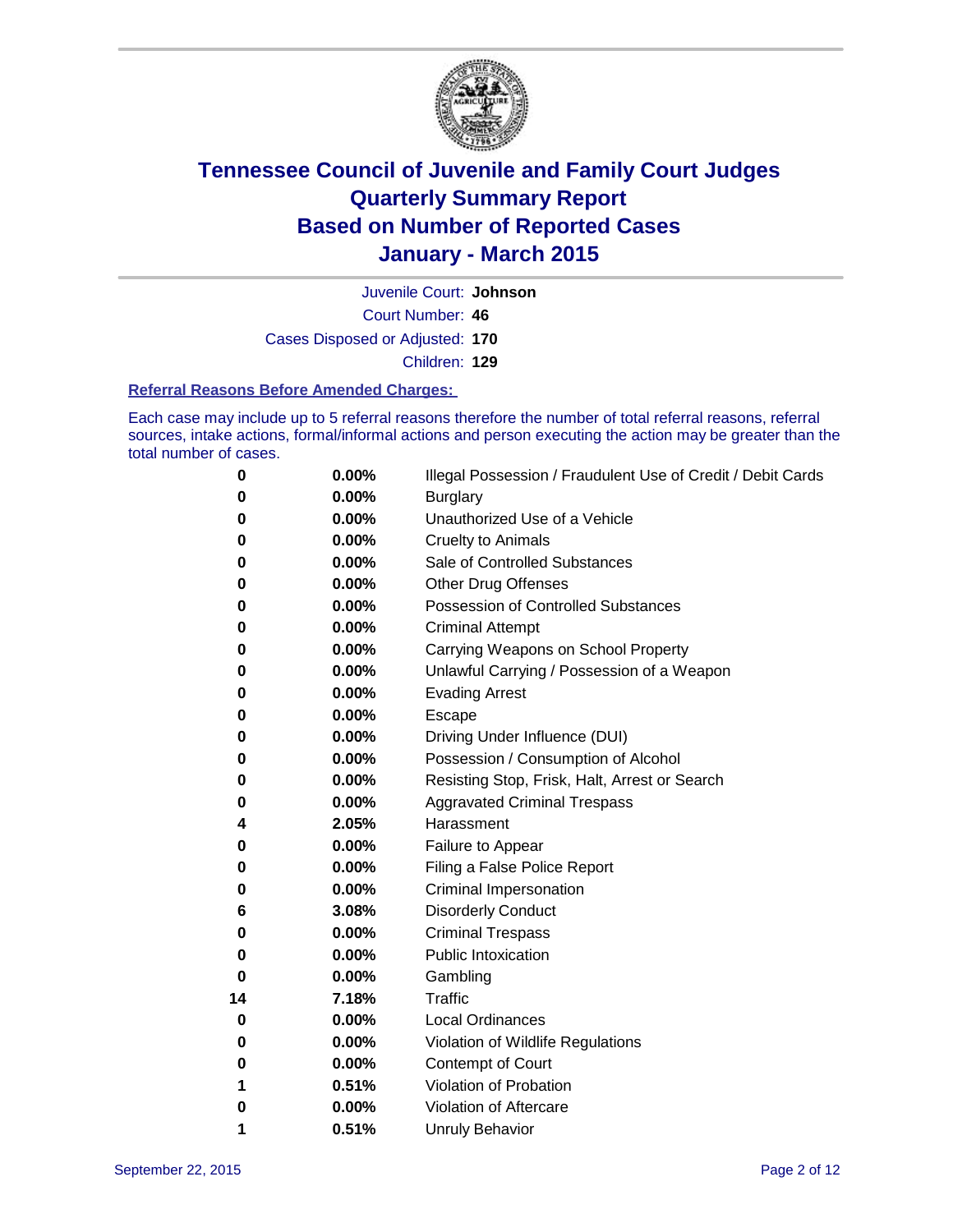

Court Number: **46** Juvenile Court: **Johnson** Cases Disposed or Adjusted: **170** Children: **129**

#### **Referral Reasons Before Amended Charges:**

Each case may include up to 5 referral reasons therefore the number of total referral reasons, referral sources, intake actions, formal/informal actions and person executing the action may be greater than the total number of cases.

| 8           | 4.10%    | Truancy                               |
|-------------|----------|---------------------------------------|
| 0           | 0.00%    | In-State Runaway                      |
| 0           | 0.00%    | Out-of-State Runaway                  |
| 6           | 3.08%    | Possession of Tobacco Products        |
| 0           | 0.00%    | Violation of a Valid Court Order      |
| 0           | 0.00%    | Violation of Curfew                   |
| 0           | $0.00\%$ | Sexually Abused Child                 |
| 0           | 0.00%    | <b>Physically Abused Child</b>        |
| 2           | 1.03%    | Dependency / Neglect                  |
| 0           | 0.00%    | <b>Termination of Parental Rights</b> |
| 1           | 0.51%    | Violation of Pretrial Diversion       |
| 0           | 0.00%    | Violation of Informal Adjustment      |
| 0           | 0.00%    | <b>Judicial Review</b>                |
| 80          | 41.03%   | <b>Administrative Review</b>          |
| 0           | 0.00%    | <b>Foster Care Review</b>             |
| 6           | 3.08%    | Custody                               |
| $\mathbf 2$ | 1.03%    | Visitation                            |
| 1           | 0.51%    | Paternity / Legitimation              |
| 51          | 26.15%   | <b>Child Support</b>                  |
| 0           | 0.00%    | <b>Request for Medical Treatment</b>  |
| 0           | 0.00%    | <b>Consent to Marry</b>               |
| 4           | 2.05%    | Other                                 |
| 195         | 100.00%  | <b>Total Referrals</b>                |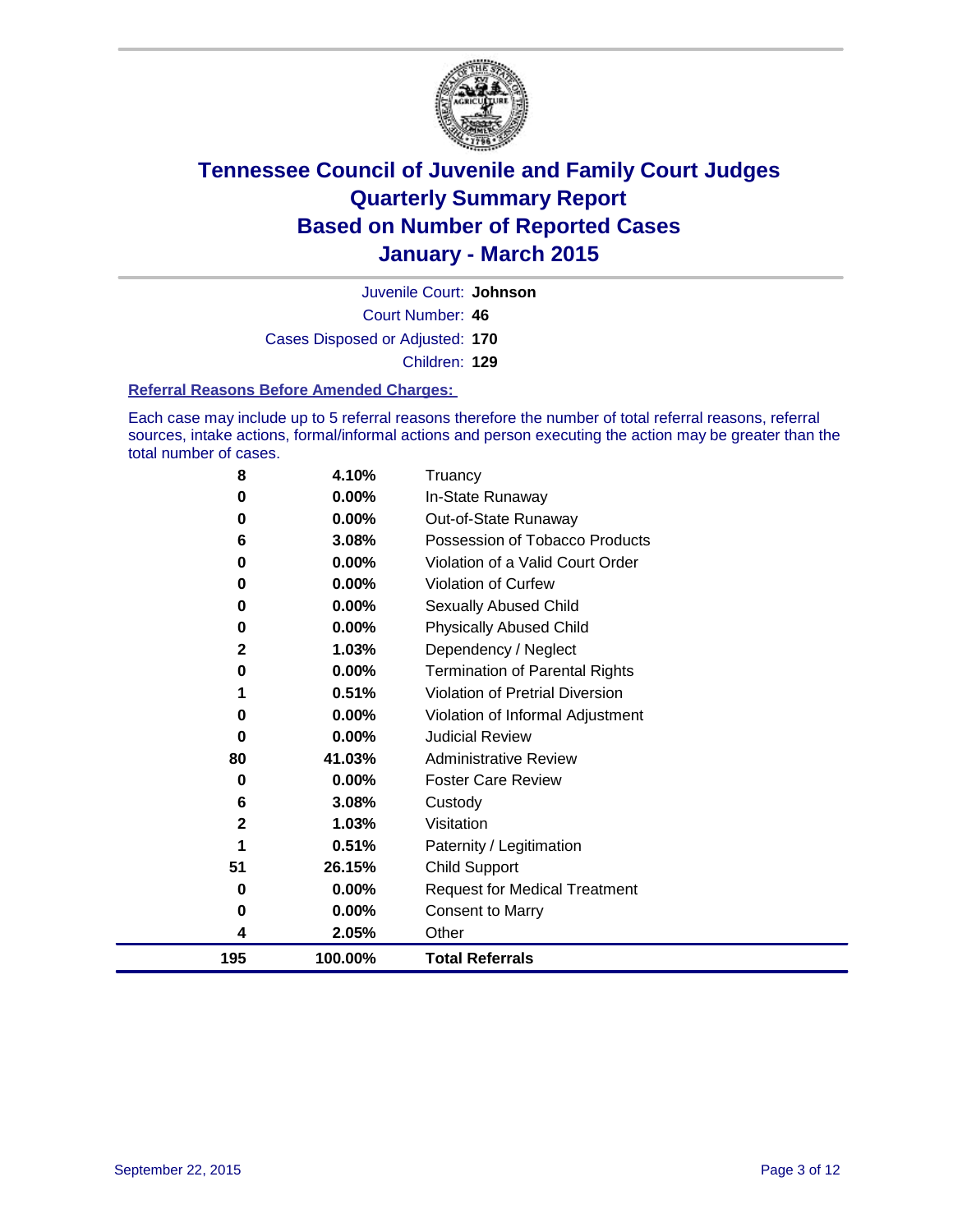

| Juvenile Court: Johnson    |                                 |                 |  |  |  |
|----------------------------|---------------------------------|-----------------|--|--|--|
|                            | Court Number: 46                |                 |  |  |  |
|                            | Cases Disposed or Adjusted: 170 |                 |  |  |  |
|                            |                                 | Children: 129   |  |  |  |
| <b>Referral Sources: 1</b> |                                 |                 |  |  |  |
| 21                         | 10.77%                          | Law Enforcement |  |  |  |
| 10                         | 5.13%                           | Parents         |  |  |  |
| 1                          | 0.51%                           | Relatives       |  |  |  |
| 0                          | $0.00\%$                        | Self            |  |  |  |
| 28                         | 14.36%                          | School          |  |  |  |

| 195 | 100.00%  | <b>Total Referral Sources</b>     |
|-----|----------|-----------------------------------|
| 2   | 1.03%    | Other                             |
| 0   | 0.00%    | Unknown                           |
| 0   | $0.00\%$ | Hospital                          |
| 0   | $0.00\%$ | Child & Parent                    |
| 3   | 1.54%    | Victim                            |
| 0   | 0.00%    | <b>Other Court</b>                |
| 0   | 0.00%    | Social Agency                     |
| 40  | 20.51%   | <b>Court Staff</b>                |
| 51  | 26.15%   | <b>District Attorney's Office</b> |
| 0   | $0.00\%$ | <b>Other State Department</b>     |
| 39  | 20.00%   | <b>DCS</b>                        |
| 0   | $0.00\%$ | <b>CSA</b>                        |
|     |          |                                   |

### **Age of Child at Referral: 2**

| 129      | 100.00% | <b>Total Child Count</b> |
|----------|---------|--------------------------|
| $\bf{0}$ | 0.00%   | Unknown                  |
| 8        | 6.20%   | Ages 19 and Over         |
| 18       | 13.95%  | Ages 17 through 18       |
| 30       | 23.26%  | Ages 15 through 16       |
| 15       | 11.63%  | Ages 13 through 14       |
| 12       | 9.30%   | Ages 11 through 12       |
| 46       | 35.66%  | Ages 10 and Under        |
|          |         |                          |

<sup>1</sup> If different than number of Referral Reasons (195), verify accuracy of your court's data.

One child could be counted in multiple categories, verify accuracy of your court's data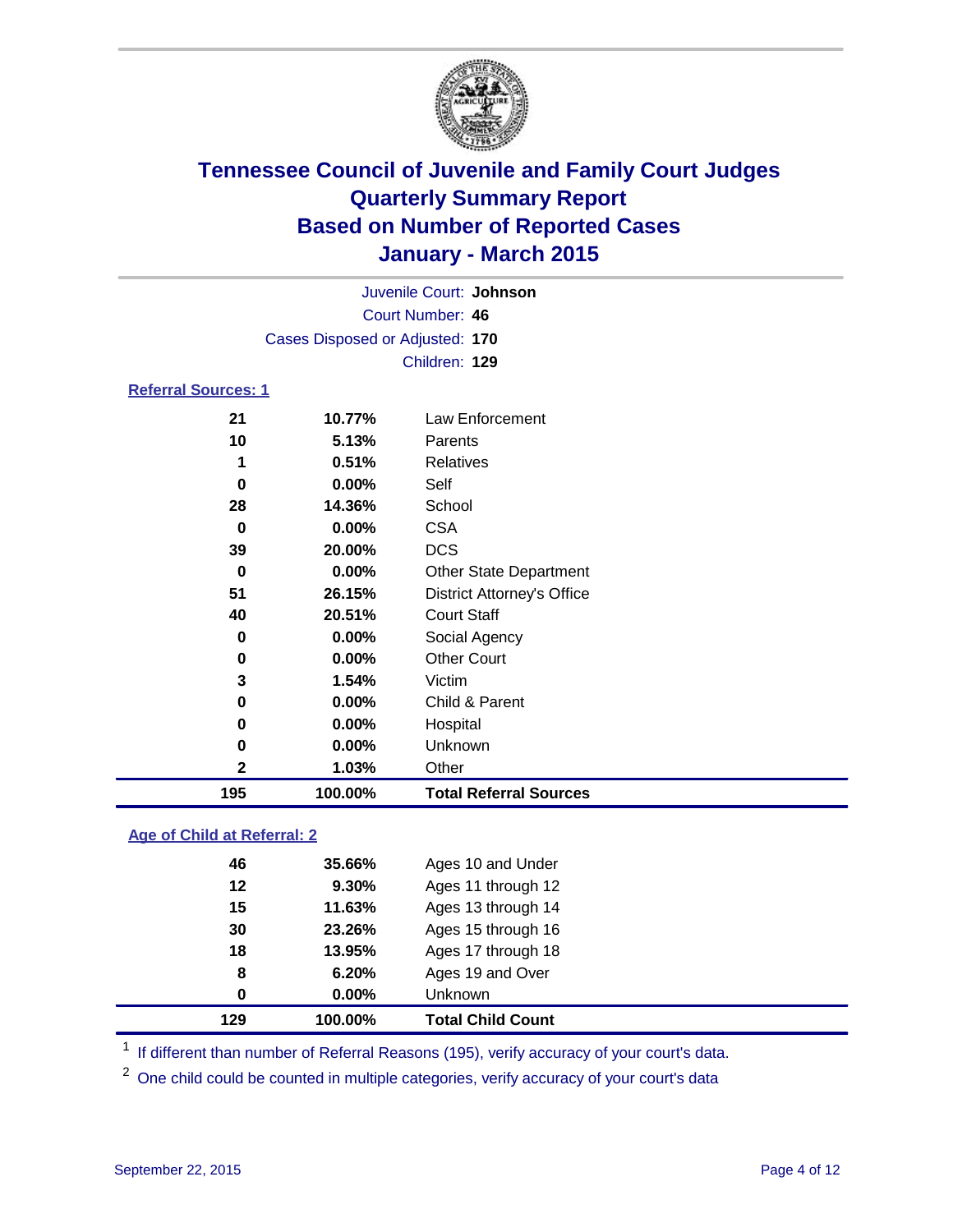

| Juvenile Court: Johnson                 |                                 |                          |  |  |
|-----------------------------------------|---------------------------------|--------------------------|--|--|
| Court Number: 46                        |                                 |                          |  |  |
|                                         | Cases Disposed or Adjusted: 170 |                          |  |  |
|                                         |                                 | Children: 129            |  |  |
| Sex of Child: 1                         |                                 |                          |  |  |
| 73                                      | 56.59%                          | Male                     |  |  |
| 55                                      | 42.64%                          | Female                   |  |  |
| 1                                       | 0.78%                           | Unknown                  |  |  |
| 129                                     | 100.00%                         | <b>Total Child Count</b> |  |  |
| Race of Child: 1                        |                                 |                          |  |  |
| 127                                     | 98.45%                          | White                    |  |  |
| 1                                       | 0.78%                           | African American         |  |  |
| 0                                       | 0.00%                           | Native American          |  |  |
| 0                                       | 0.00%                           | Asian                    |  |  |
| 0                                       | 0.00%                           | Mixed                    |  |  |
| 1                                       | 0.78%                           | Unknown                  |  |  |
| 129                                     | 100.00%                         | <b>Total Child Count</b> |  |  |
| <b>Hispanic Origin: 1</b>               |                                 |                          |  |  |
| 4                                       | 3.10%                           | Yes                      |  |  |
| 122                                     | 94.57%                          | <b>No</b>                |  |  |
| 3                                       | 2.33%                           | Unknown                  |  |  |
| 129                                     | 100.00%                         | <b>Total Child Count</b> |  |  |
| <b>School Enrollment of Children: 1</b> |                                 |                          |  |  |
| 100                                     | 77.52%                          | Yes                      |  |  |
| 15                                      | 11.63%                          | <b>No</b>                |  |  |
| 14                                      | 10.85%                          | Unknown                  |  |  |
| 129                                     | 100.00%                         | <b>Total Child Count</b> |  |  |

One child could be counted in multiple categories, verify accuracy of your court's data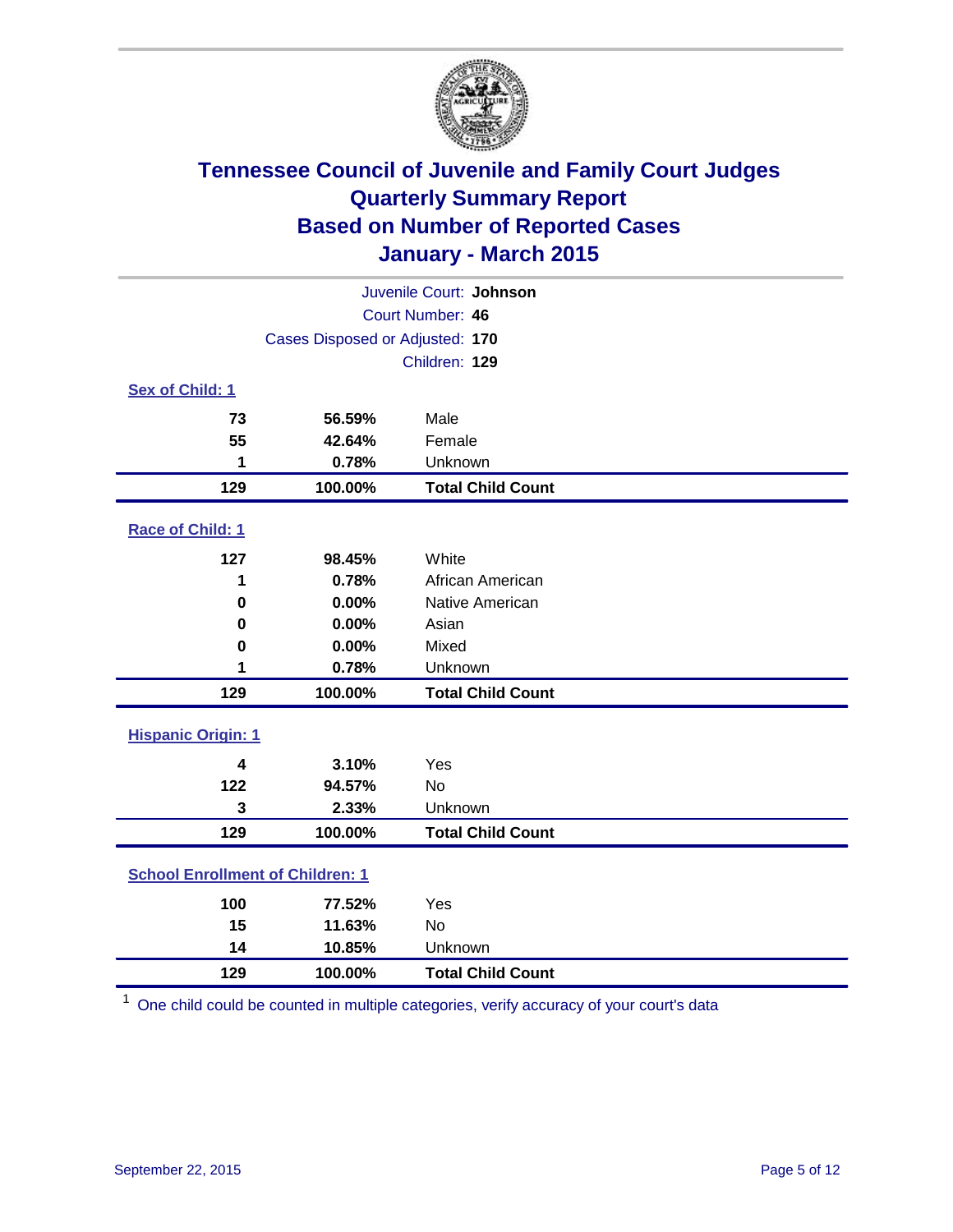

Court Number: **46** Juvenile Court: **Johnson** Cases Disposed or Adjusted: **170** Children: **129**

### **Living Arrangement of Child at Time of Referral: 1**

| 0   | $0.00\%$ | With Both Biological Parents |
|-----|----------|------------------------------|
| 0   | $0.00\%$ | With Father and Stepmother   |
| 0   | $0.00\%$ | With Mother and Stepfather   |
| 0   | $0.00\%$ | <b>With Mother</b>           |
| 0   | $0.00\%$ | With Father                  |
| 0   | 0.00%    | <b>With Relatives</b>        |
| 0   | 0.00%    | With Adoptive Parents        |
| 0   | $0.00\%$ | With Foster Family           |
| 0   | 0.00%    | In a Group Home              |
| 0   | $0.00\%$ | In a Residential Center      |
| 0   | $0.00\%$ | In an Institution            |
| 0   | $0.00\%$ | Independent                  |
| 129 | 100.00%  | Unknown                      |
| 0   | 0.00%    | Other                        |
| 129 | 100.00%  | <b>Total Child Count</b>     |

### **Type of Detention: 2**

| 0   | $0.00\%$ | Non-Secure Placement         |
|-----|----------|------------------------------|
| 3   | 1.76%    | Juvenile Detention Facility  |
| 0   | $0.00\%$ | Jail - Complete Separation   |
| 0   | 0.00%    | Jail - Partial Separation    |
| 0   | $0.00\%$ | Jail - No Separation         |
| 0   | $0.00\%$ | <b>Psychiatric Hospital</b>  |
| 0   | $0.00\%$ | <b>Unknown</b>               |
| 166 | 97.65%   | Does Not Apply               |
| 1   | 0.59%    | Other                        |
| 170 | 100.00%  | <b>Total Detention Count</b> |

<sup>1</sup> One child could be counted in multiple categories, verify accuracy of your court's data

If different than number of Cases (170) verify accuracy of your court's data.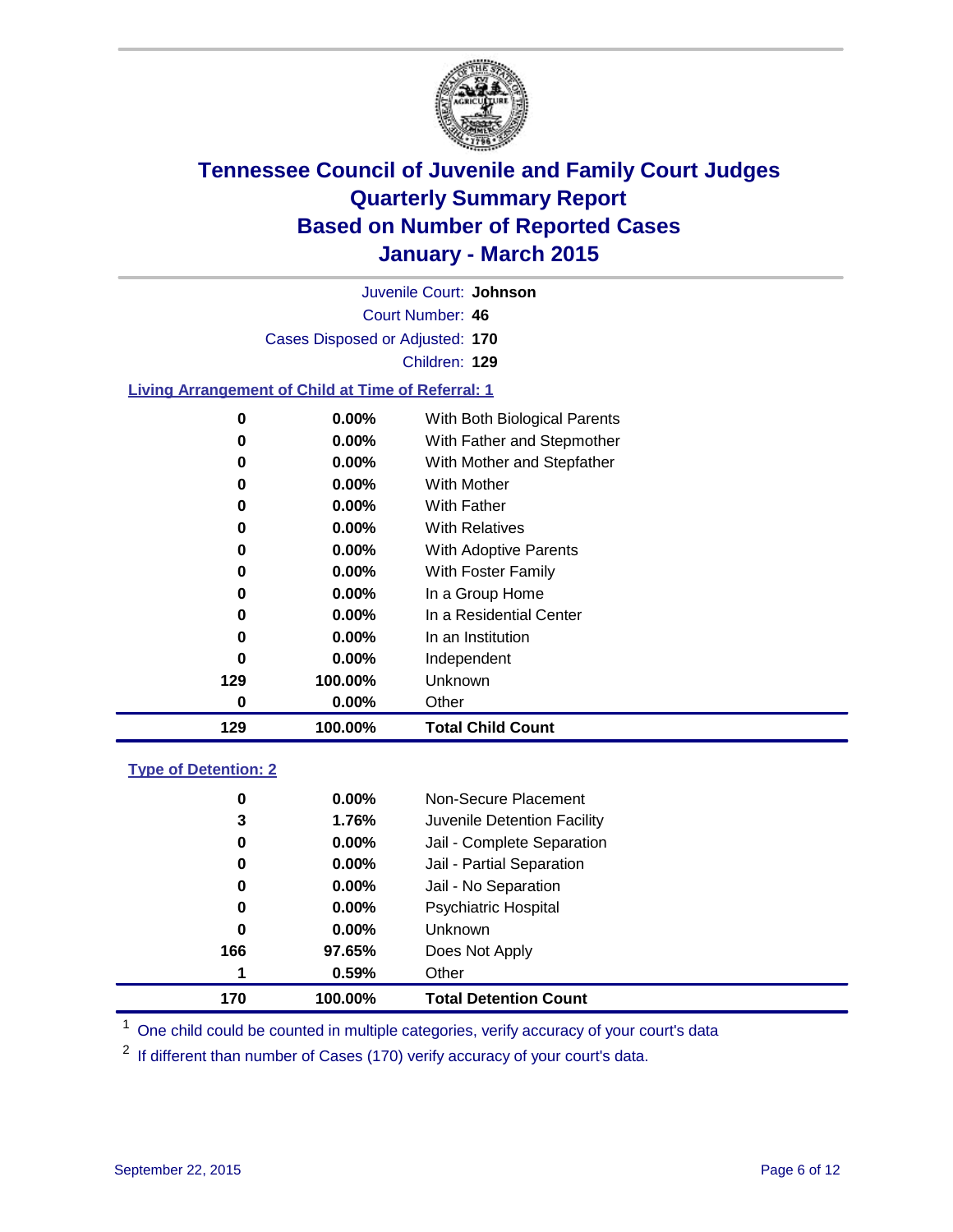

|                                                    | Juvenile Court: Johnson         |                                      |  |  |  |  |  |
|----------------------------------------------------|---------------------------------|--------------------------------------|--|--|--|--|--|
|                                                    | Court Number: 46                |                                      |  |  |  |  |  |
|                                                    | Cases Disposed or Adjusted: 170 |                                      |  |  |  |  |  |
|                                                    | Children: 129                   |                                      |  |  |  |  |  |
| <b>Placement After Secure Detention Hearing: 1</b> |                                 |                                      |  |  |  |  |  |
| $\mathbf 0$                                        | 0.00%                           | Returned to Prior Living Arrangement |  |  |  |  |  |
| 3                                                  | 1.76%                           | Juvenile Detention Facility          |  |  |  |  |  |
| 0                                                  | 0.00%                           | Jail                                 |  |  |  |  |  |
| $\bf{0}$                                           | 0.00%                           | Shelter / Group Home                 |  |  |  |  |  |
| 0                                                  | 0.00%                           | <b>Foster Family Home</b>            |  |  |  |  |  |
| 0                                                  | 0.00%                           | <b>Psychiatric Hospital</b>          |  |  |  |  |  |
| 0                                                  | 0.00%                           | Unknown                              |  |  |  |  |  |
| 166                                                | 97.65%                          | Does Not Apply                       |  |  |  |  |  |
| 1                                                  | 0.59%                           | Other                                |  |  |  |  |  |
| 170                                                | 100.00%                         | <b>Total Placement Count</b>         |  |  |  |  |  |
| <b>Intake Actions: 2</b>                           |                                 |                                      |  |  |  |  |  |
|                                                    |                                 |                                      |  |  |  |  |  |
| 42                                                 | 21.54%                          | <b>Petition Filed</b>                |  |  |  |  |  |
| 9                                                  | 4.62%                           | <b>Motion Filed</b>                  |  |  |  |  |  |
| 14                                                 | 7.18%                           | <b>Citation Processed</b>            |  |  |  |  |  |
| $\bf{0}$                                           | 0.00%                           | Notification of Paternity Processed  |  |  |  |  |  |
| 0                                                  | 0.00%                           | Scheduling of Judicial Review        |  |  |  |  |  |
| 0                                                  | 0.00%                           | Scheduling of Administrative Review  |  |  |  |  |  |
| 0                                                  | 0.00%                           | Scheduling of Foster Care Review     |  |  |  |  |  |
| 0                                                  | 0.00%                           | Unknown                              |  |  |  |  |  |
| 128                                                | 65.64%                          | Does Not Apply                       |  |  |  |  |  |
| $\mathbf{2}$                                       | 1.03%                           | Other                                |  |  |  |  |  |
| 195                                                | 100.00%                         | <b>Total Intake Count</b>            |  |  |  |  |  |

<sup>1</sup> If different than number of Cases (170) verify accuracy of your court's data.

<sup>2</sup> If different than number of Referral Reasons (195), verify accuracy of your court's data.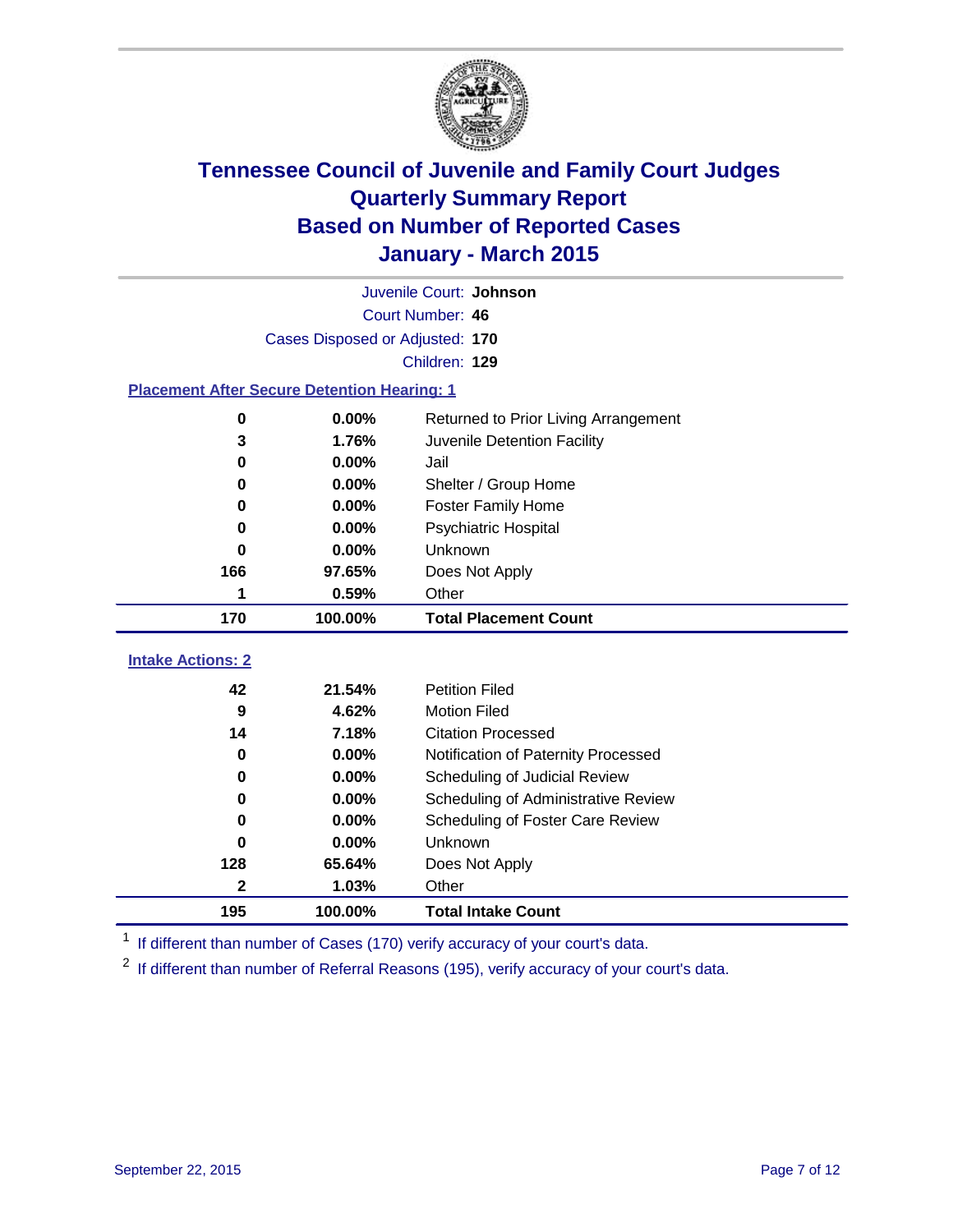

Court Number: **46** Juvenile Court: **Johnson** Cases Disposed or Adjusted: **170** Children: **129**

### **Last Grade Completed by Child: 1**

| 14       | 10.85%  | Too Young for School     |
|----------|---------|--------------------------|
| 0        | 0.00%   | Preschool                |
| 0        | 0.00%   | Kindergarten             |
| 0        | 0.00%   | 1st Grade                |
| 0        | 0.00%   | 1st Grade                |
| 0        | 0.00%   | 2nd Grade                |
| 0        | 0.00%   | 2nd Grade                |
| 0        | 0.00%   | 3rd Grade                |
| 0        | 0.00%   | 3rd Grade                |
| 0        | 0.00%   | 4th Grade                |
| 0        | 0.00%   | 4th Grade                |
| 0        | 0.00%   | 5th Grade                |
| 0        | 0.00%   | 5th Grade                |
| 0        | 0.00%   | 6th Grade                |
| 0        | 0.00%   | 6th Grade                |
| 0        | 0.00%   | 7th Grade                |
| 0        | 0.00%   | 7th Grade                |
| 0        | 0.00%   | 8th Grade                |
| 0        | 0.00%   | 8th Grade                |
| 0        | 0.00%   | 9th Grade                |
| 0        | 0.00%   | 9th Grade                |
| 0        | 0.00%   | 10th Grade               |
| 0        | 0.00%   | 11th Grade               |
| 0        | 0.00%   | 12th Grade               |
| $\bf{0}$ | 0.00%   | Non-Graded Special Ed    |
| 0        | 0.00%   | <b>GED</b>               |
| 1        | 0.78%   | Graduated                |
| 0        | 0.00%   | Never Attended School    |
| 114      | 88.37%  | Unknown                  |
| $\bf{0}$ | 0.00%   | Other                    |
| 129      | 100.00% | <b>Total Child Count</b> |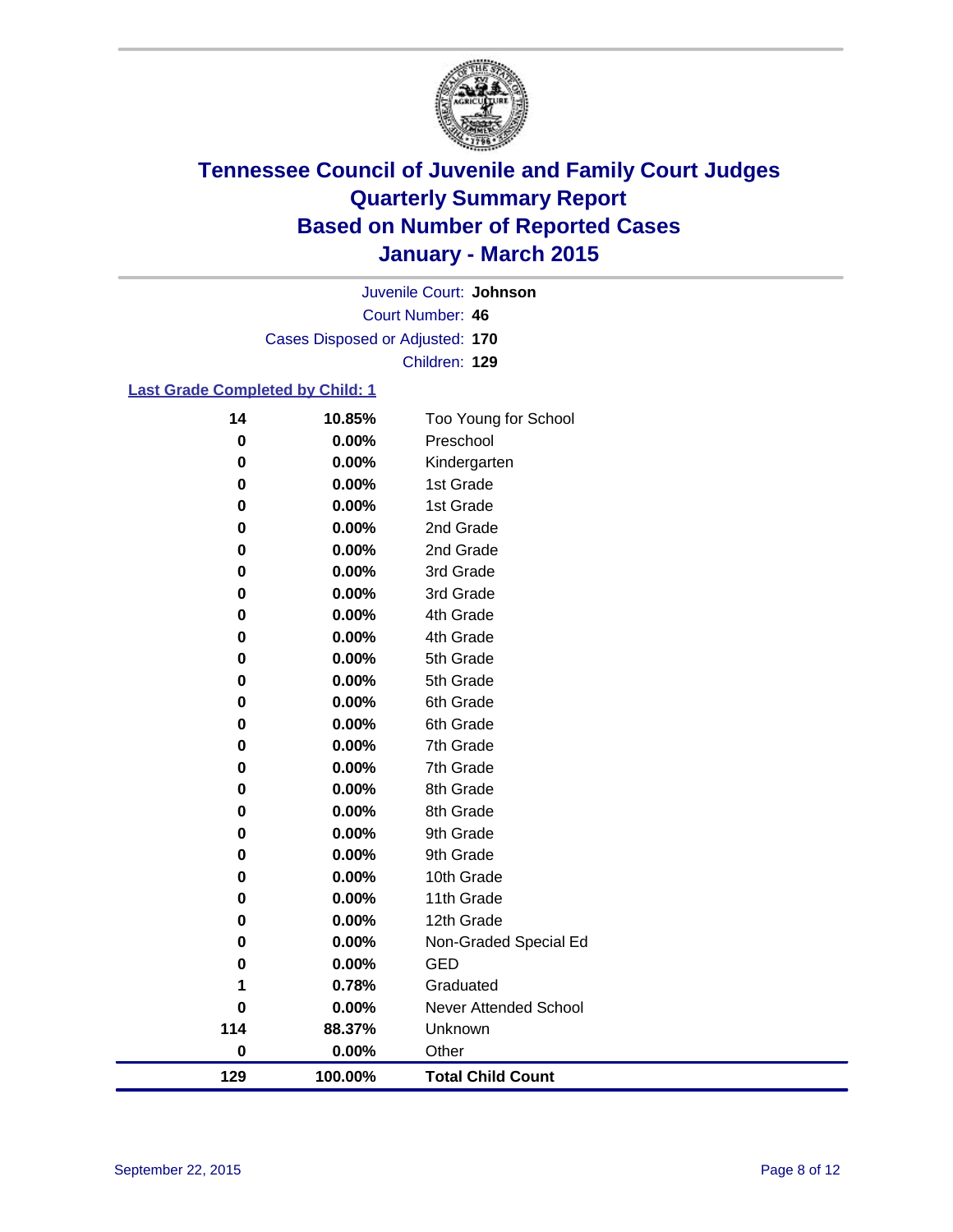

|                                         |                                 | Juvenile Court: Johnson                                                                                                                                                                                                           |  |
|-----------------------------------------|---------------------------------|-----------------------------------------------------------------------------------------------------------------------------------------------------------------------------------------------------------------------------------|--|
|                                         |                                 | Court Number: 46                                                                                                                                                                                                                  |  |
|                                         | Cases Disposed or Adjusted: 170 |                                                                                                                                                                                                                                   |  |
|                                         |                                 | Children: 129                                                                                                                                                                                                                     |  |
| <b>Enrolled in Special Education: 1</b> |                                 |                                                                                                                                                                                                                                   |  |
| 2                                       | 1.55%                           | Yes                                                                                                                                                                                                                               |  |
| 123                                     | 95.35%                          | No                                                                                                                                                                                                                                |  |
| 4                                       | 3.10%                           | Unknown                                                                                                                                                                                                                           |  |
| 129                                     | 100.00%                         | <b>Total Child Count</b>                                                                                                                                                                                                          |  |
|                                         |                                 | $\bigcap$ . The second contract of the second contract of the second contract of the second contract of the second contract of the second contract of the second contract of the second contract of the second contract of the se |  |

One child could be counted in multiple categories, verify accuracy of your court's data

| <b>Action Executed By: 1</b> |  |
|------------------------------|--|
|                              |  |

| 195 | 100.00%  | Judge                     |
|-----|----------|---------------------------|
| 0   | 0.00%    | Magistrate                |
| 0   | 0.00%    | <b>YSO</b>                |
| 0   | $0.00\%$ | Other                     |
| 0   | $0.00\%$ | Unknown                   |
| 195 | 100.00%  | <b>Total Action Count</b> |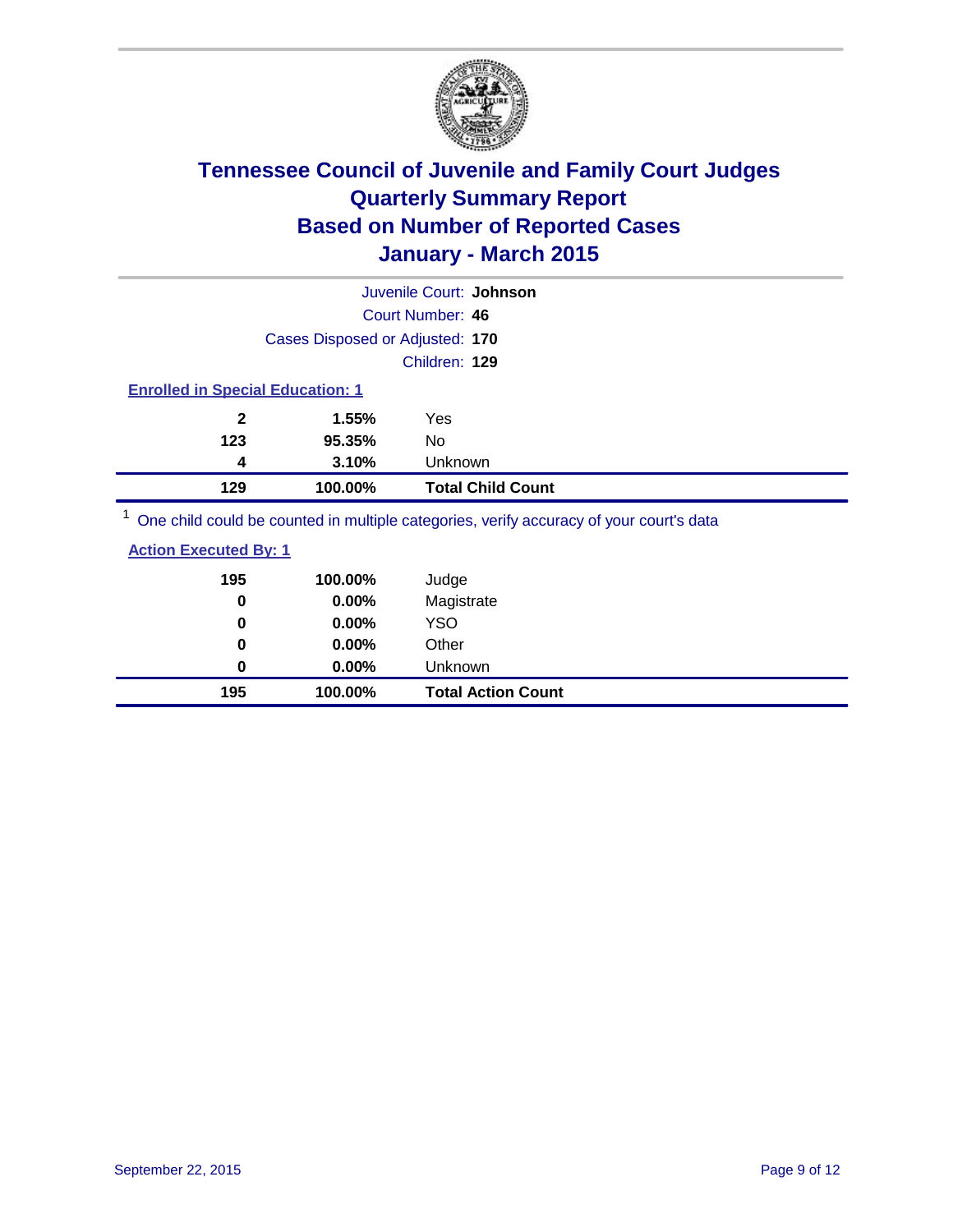

Court Number: **46** Juvenile Court: **Johnson** Cases Disposed or Adjusted: **170** Children: **129**

### **Formal / Informal Actions: 1**

| 31           | 15.90%   | Dismissed                                        |
|--------------|----------|--------------------------------------------------|
| 0            | $0.00\%$ | Retired / Nolle Prosequi                         |
| $\mathbf{2}$ | $1.03\%$ | <b>Complaint Substantiated Delinquent</b>        |
| 9            | 4.62%    | <b>Complaint Substantiated Status Offender</b>   |
| 0            | $0.00\%$ | <b>Complaint Substantiated Dependent/Neglect</b> |
| 0            | $0.00\%$ | <b>Complaint Substantiated Abused</b>            |
| 0            | $0.00\%$ | <b>Complaint Substantiated Mentally III</b>      |
| 0            | $0.00\%$ | Informal Adjustment                              |
| 9            | 4.62%    | <b>Pretrial Diversion</b>                        |
| 0            | $0.00\%$ | <b>Transfer to Adult Court Hearing</b>           |
| 0            | $0.00\%$ | Charges Cleared by Transfer to Adult Court       |
| 26           | 13.33%   | Special Proceeding                               |
| 0            | $0.00\%$ | <b>Review Concluded</b>                          |
| 102          | 52.31%   | Case Held Open                                   |
| 16           | 8.21%    | Other                                            |
| 0            | $0.00\%$ | <b>Unknown</b>                                   |
| 195          | 100.00%  | <b>Total Action Count</b>                        |

<sup>1</sup> If different than number of Referral Reasons (195), verify accuracy of your court's data.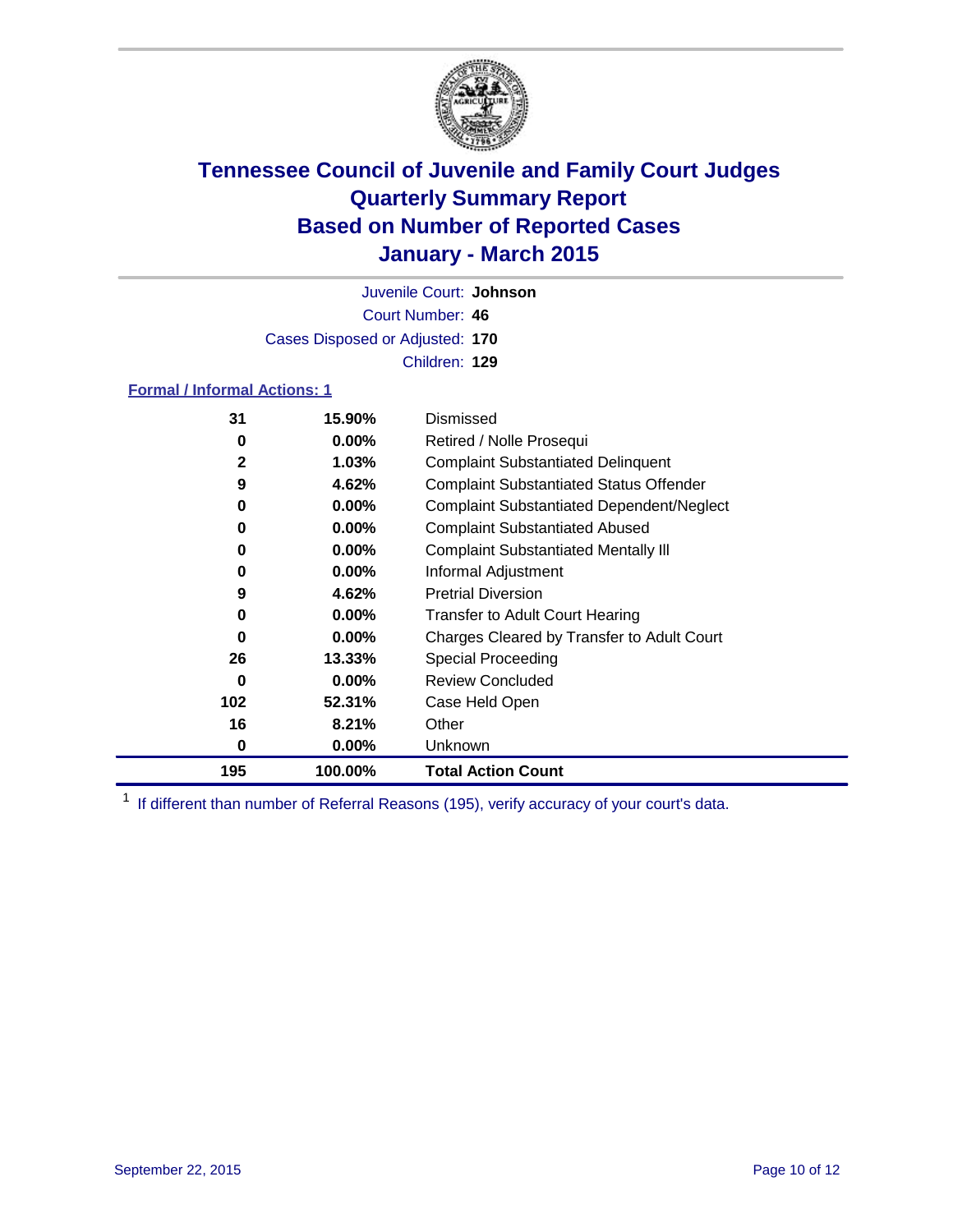

|                       |                                 | Juvenile Court: Johnson                               |
|-----------------------|---------------------------------|-------------------------------------------------------|
|                       |                                 | Court Number: 46                                      |
|                       | Cases Disposed or Adjusted: 170 |                                                       |
|                       |                                 | Children: 129                                         |
| <b>Case Outcomes:</b> |                                 | There can be multiple outcomes for one child or case. |
| 25                    | 10.42%                          | <b>Case Dismissed</b>                                 |
| 0                     | 0.00%                           | Case Retired or Nolle Prosequi                        |
| 0                     | 0.00%                           | Warned / Counseled                                    |
| 100                   | 41.67%                          | Held Open For Review                                  |
| 7                     | 2.92%                           | Supervision / Probation to Juvenile Court             |
| 0                     | 0.00%                           | <b>Probation to Parents</b>                           |
| 0                     | 0.00%                           | Referral to Another Entity for Supervision / Service  |
| 0                     | 0.00%                           | Referred for Mental Health Counseling                 |
| 1                     | 0.42%                           | Referred for Alcohol and Drug Counseling              |
| 0                     | 0.00%                           | Referred to Alternative School                        |
| 0                     | 0.00%                           | Referred to Private Child Agency                      |
| 0                     | 0.00%                           | Referred to Defensive Driving School                  |
| 0                     | 0.00%                           | Referred to Alcohol Safety School                     |
| 0                     | 0.00%                           | Referred to Juvenile Court Education-Based Program    |
| 0                     | 0.00%                           | Driver's License Held Informally                      |
| 0                     | 0.00%                           | <b>Voluntary Placement with DMHMR</b>                 |
| 0                     | 0.00%                           | <b>Private Mental Health Placement</b>                |
| 0                     | 0.00%                           | <b>Private MR Placement</b>                           |
| 0                     | 0.00%                           | Placement with City/County Agency/Facility            |
| 0                     | 0.00%                           | Placement with Relative / Other Individual            |
| 31                    | 12.92%                          | Fine                                                  |
| 2                     | 0.83%                           | <b>Public Service</b>                                 |
| 2                     | 0.83%                           | Restitution                                           |
| 0                     | 0.00%                           | <b>Runaway Returned</b>                               |
| 1                     | 0.42%                           | No Contact Order                                      |
| 0                     | 0.00%                           | Injunction Other than No Contact Order                |
| 0                     | 0.00%                           | <b>House Arrest</b>                                   |
| 0                     | 0.00%                           | <b>Court Defined Curfew</b>                           |
| 0                     | 0.00%                           | Dismissed from Informal Adjustment                    |
| 0                     | 0.00%                           | <b>Dismissed from Pretrial Diversion</b>              |
| 0                     | 0.00%                           | Released from Probation                               |
| 0                     | 0.00%                           | <b>Transferred to Adult Court</b>                     |
| 0                     | 0.00%                           | <b>DMHMR Involuntary Commitment</b>                   |
| 0                     | 0.00%                           | <b>DCS Commitment - Determinate</b>                   |